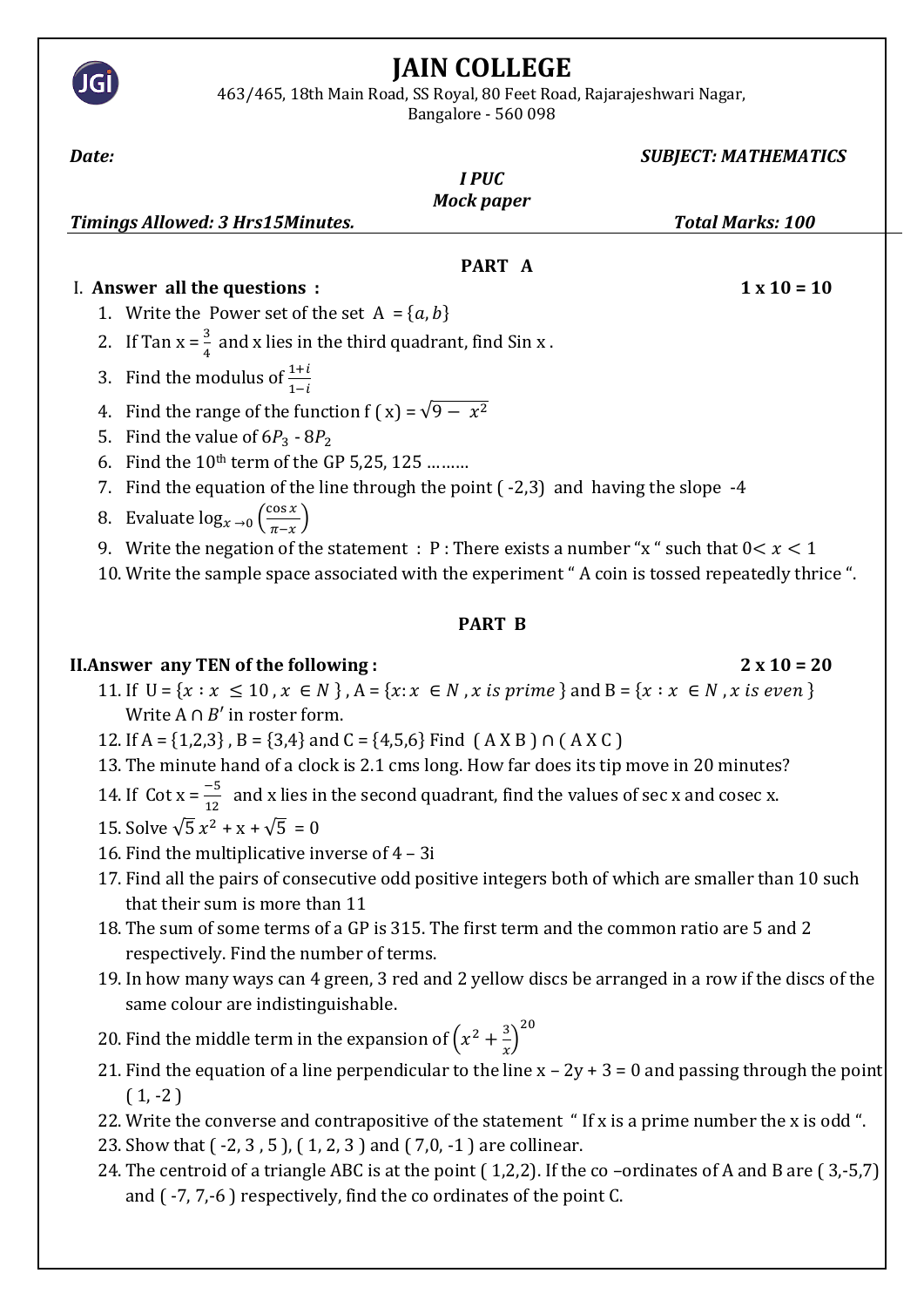#### **PART C**

**III.Answer any TEN of the following :** 3 X 10 = 30

25. If  $U = \{1,2,3,4,5,6\}$  is the universal set and A =  $\{2,3\}$  and B =  $\{3,4,5\}$ 

Verify that  $(A \cup B)' = A' \cap B'$ 

26. Prove that 
$$
\cos\left(\frac{3\pi}{2} + x\right)
$$
  $\cos\left(2\pi + x\right) \left[\cot\left(\frac{3\pi}{2} - x\right) + \cot\left(2\pi + x\right)\right] = 1$ 

27. Find the conjugate of 
$$
\frac{(3-2i)(2+3i)}{(1+2i)(2-i)}
$$

28. If A =  $\{2,3\}$  B =  $\{1,2,3,4\}$  and C =  $\{3,4,5,6\}$  Verify that A X (B  $\cap$  C) =  $(A \times B) \cap (A \times C)$ 

29. Solve : 
$$
x^2 + x + \frac{1}{\sqrt{2}} = 0
$$

30. Find the number of 4 digit numbers that can be formed using the digits 1,2,3,4 and 5 if no digit is repeated. How many of these will be even?

- 31. Expand  $(1 2x)^5$  using the Binomial theorem.
- 32. Find the sum of all natural numbers lying between 100 and 1000 which are multiples of 5.
- 33. Find the equation of the hyperbola given that foci (5,0 ) the transverse axis is of length 9.
- 34. Find the derivative of " Sinx " from first principles.
- 35. A committee of two persons is selected from two men and two women. What is the probability that the committee will have a) no man and b) two men
- 36. Find the equation of the straight line with slope 'm ' and passing through the point  $(x, y)$
- 37. Verify by the method of contradiction that  $\sqrt{7}$  is irrational.
- 38. Let f:  $Z \rightarrow Z$  be a function defined by f (x) = ax + b for some integers " a " and " b". It is given that  $f(1) = 1$ ,  $f(2) = 3$ ,  $f(0) = -1$  and  $f(-1) = -3$ . Find the values of a and b.

#### **PART D**

#### **IV.Answer any SIX of the following: 5 x 6 = 30**

#### 39. Define an identity function. Draw the graph of the same and write its domain and range.

- 40. Prove by the method of Mathematical Induction that  $1^2 + 2^2 + 3^2 + 4^2$  ............... =  $\frac{n(n+1)(2n+1)}{2}$ 6
- 41. Prove that  $\frac{\cos 4x + \cos 3x + \cos 2x}{\sin 4x + \sin 3x + \sin 2x} = \cot 3x$
- 42. A group consists of 4 girls and 7 boys. In how many ways can a team of 5 members be selected if the team has (a) one girl ( b) at least 3 girls.
- 43. Solve the following system of inequalities graphically  $x + 2y \le 8$ ,  $2x + y \le 8$  and  $x, y \ge 0$
- 44. State and Prove the Binomial Theorem.
- 45. Derive a formula to find the angle between two lines with slopes  $m_1$  and  $m_2$ . Hence find the angle between the lines  $y = \sqrt{3}x + 5$  and  $y = \frac{1}{\sqrt{3}}x - 2\sqrt{3}$
- 46. Derive the formula to find the co –ordinates of a point that divides the line joining the points A ( $x_1, y_1, z_1$ ) and B ( $x_2, y_2, z_2$ ) internally in the ratio m:n